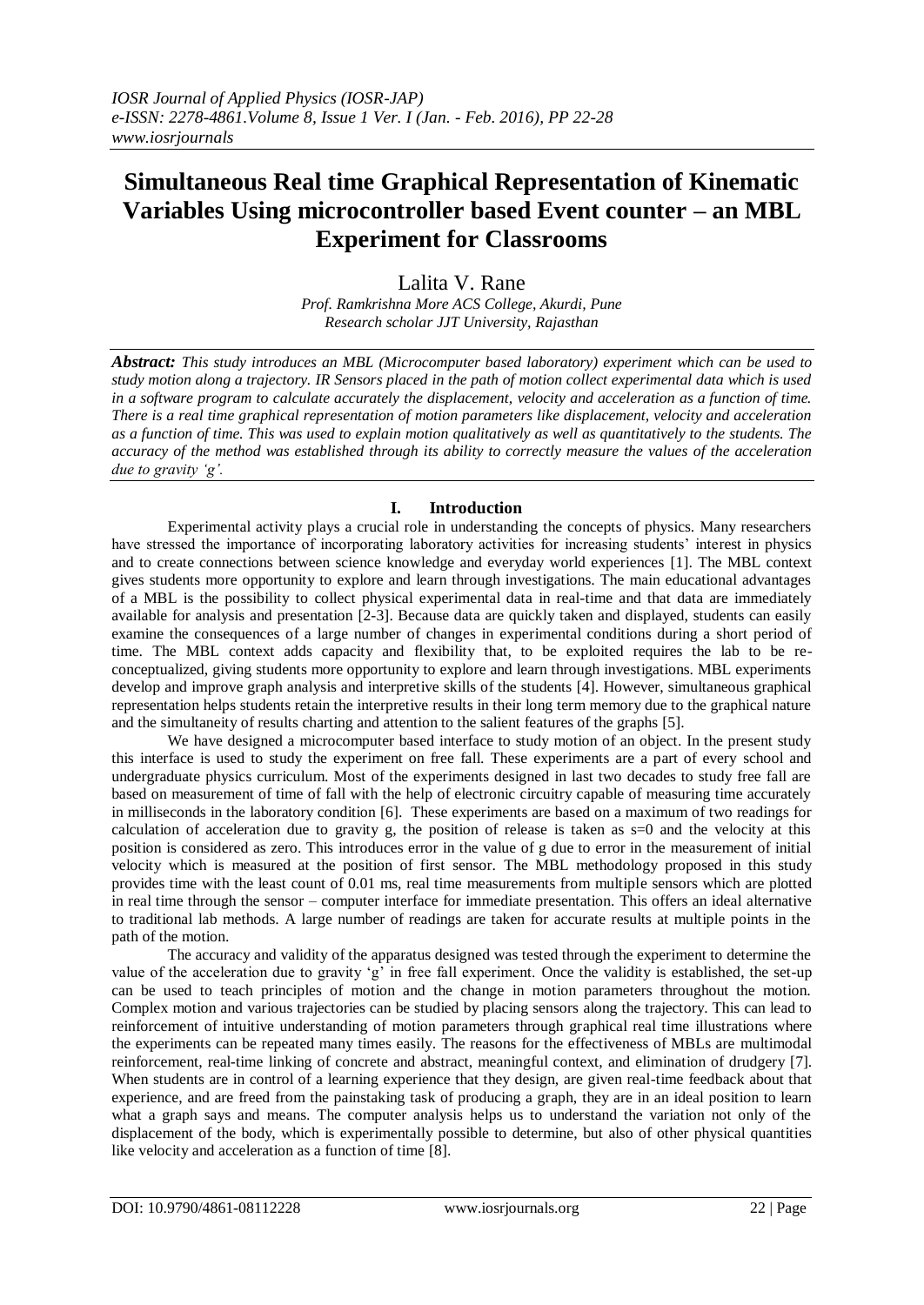## **II. Experiment with freely falling body**

A free-falling object is an object that is falling under the sole influence of gravity. Such an object will experience a downward acceleration of 9.8 m/s<sup>2</sup>. Like any moving object, the motion of an object in free fall can be described by kinematic equations [9].

$$
S=S_0 + v_o t + \frac{1}{2}gt^2
$$
  
\n
$$
v_f = v_o + gt
$$
  
\n
$$
v_f^2 = v_o^2 + 2gS
$$
  
\n(3)

The vertical position is given by S, with respect to time, t, where  $S_0$  is the initial vertical position,  $v_0$  is the initial velocity and g is the acceleration due to gravity. Equation (1) yields a quadratic curve for the position vs. time. The relationship between velocity and time can be plotted as a straight line with a slope, g and a yintercept of  $v_0$ . The equation (3) is found by eliminating t from the first two equations.

Since "g" is constant, its value at any instant will be the same as the *average acceleration* over any time interval. If we have a set of data showing the position of an object over small time intervals, we can find average velocity using equation

$$
\bar{v} = \frac{\Delta S}{\Delta t} = \frac{S_2 - S_1}{t_2 - t_1} \tag{4}
$$

where *s*<sub>2</sub> and *s*<sub>1</sub> are the positions of the object at the beginning and the end of the time interval  $\Delta t = t_2$  – *t1.* We also make use of the fact that, for constant acceleration, the *instantaneous* velocity at the midpoint of the time interval is equal to the *average* velocity over the time interval. That is,

$$
v_{midpoint} = v\left(\frac{t_1 + t_2}{2}\right) = \bar{v}
$$

Thus the position-time data allows us to calculate the velocity at selected times, which in turn can be used to calculate the acceleration. The average acceleration is defined as

$$
\frac{a}{a} = \frac{\Delta v}{\Delta t}.
$$

An advantage of this solution is that one can easily adopt it to study any mechanical motion including scillation. Also, one can evaluate those physical quantities which are difficult to measure experimentally.

Real time data from freely falling body have been recorded using the event counter. In this experiment a small solid rubber ball, with small iron pin embedded in it, is dropped using a magnetic coil to ensure exact line of fall. The sensor pairs are arranged vertically using a plumb line and the sensors are numbered from 8 to 1, from up to down. The magnetic coil was positioned above the  $8<sup>th</sup>$  sensor at certain distance in such a way that when ball is dropped, it passes through each pair of sensors. The origin is placed at the position of sensor pair 1 and defined upward direction as positive. As soon as the ball crosses the  $8<sup>th</sup>$  IR sensor pair, the microcontroller starts internal counter and this point is the (8, 0) coordinate of this experiment. The system stores the elapse time as the ball passes the second sensor pair and calculates the time between  $8<sup>th</sup>$  and  $7<sup>th</sup>$  pair. This time, along with the distance between the sensor pair generates a second data point. In this manner time taken by the ball to pass through each consecutive sensor pairs is stored in the system as it falls through the aligned sensors. With distances between corresponding sensors pairs and measured time intervals, the system generates eight data points for displacement-time graph. Using these data points the software generates three graphs viz. displacement v/s time, velocity v/s time, and acceleration v/s time. The average velocity between two consecutive sensors pairs is calculated using the relation  $V_{avg} = \Delta S/\Delta t$ . As the motion of falling objects is the example of motion with constant acceleration, this average velocity is assigned to "mid time" of the interval between two sensors pairs. In this manner seven data points for velocity-time graph are generated. From the data for velocity-time graph, average acceleration due to gravity 'g' is calculated using the relation  $g = \Delta \nu / \Delta t$ . Since the velocity is downward and the object is speeding up, the vertical acceleration is also downward (in the negative direction). The data for time, velocity and acceleration with the position of each sensor can be exported to MS excel.

### **III. Microcontroller Based Event Counter**

We have designed a microcontroller based interface to study motion of an object. For this purpose we have designed a circuit with LCP2148 microcontroller, TSOP1738 sensors, astable multivibrator and interfaced with computer. The circuit measures time intervals between successive sensors when object passes through the array of sensors. In the present study this interface is used to study the experiment on free fall. The MBL methodology proposed in this study provides time with the least count of 10 µs, real time measurements from multiple sensors which are plotted in real time through the sensor – computer interface for immediate presentation. This offers an ideal alternative / complement to traditional lab methods. A large number of readings are taken for accurate results at multiple points in the path of the motion.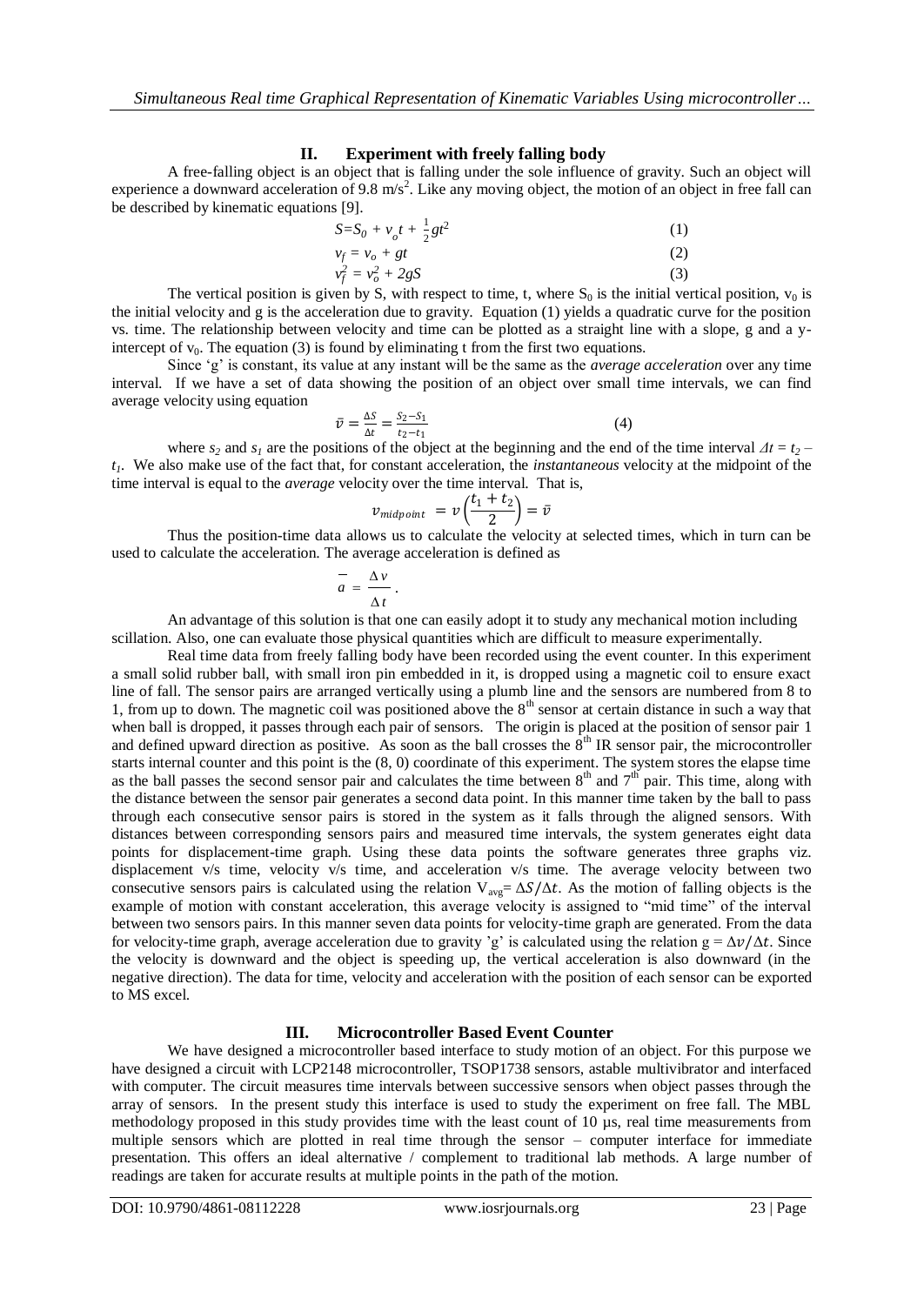The event counter circuit is built with 32-bit microcontroller LPC2148 (Phillips), Astable multivibrator using IC 555, Infrared (IR) transmitter- receiver array, 2 input 'OR' gate IC's,  $16 \times 2$  character LCD, , DIP switch, 3.3 volt Zener diode, LEDs, Resistors, general purpose NPN transistors, Magnetic coil, 12 volts DC power supply. The block diagram is shown in Fig. 1. The heart of the circuit is LPC 2148 microcontroller based on 32-bit ARM7TDMI-S CPU with real-time emulation and with embedded on-chip static RAM and high speed flash memory of 512 KB. The ARM7TDMI-S is a general purpose 32-bit microprocessor, which offers high-performance and very low power consumption [10-12].

Combination of all above components as per the circuit diagram makes the fully functional system. Here after "system" refers whole circuit including LPC2148 and all other components. The circuit is interfaced with computer with serial port (or USB to serial convertor).



**Fig.1 Block diagram of event counter circuit.**

For detection of moving object we have used standard IR transmitters and IR receivers. In this circuit TSOP1738 IR receiver module is used. For this module the incident light must have data format which is square wave with frequency 38 KHz [13,14]. IR transmitter with 38 KHz frequency has been designed using 555 Timer IC in astable multivibrator mode as shown in Fig. 2. The output of astable multivibrator is square wave with ~63.20% duty cycle [15]. The output of the astable multivibrator is directly connected to the eight numbers of 3 mm Infrared LED"s in parallel to create eight different IR sources. All IR transmitters could be fixed on board along the trajectory of motion with separation as desired. On the other side, eight numbers of IR receivers are arranged exactly in front of the IR transmitter pair wise. An array of IR transmitter-receiver pair is arranged in such way that emitted light from IR LED should fall on the IR receiver. The output of TSOP1738 sensor is interfaced with ARM LPC2148 microcontroller by using two resisters (10KΩ and 300Ω) and one capacitor (4.7µf) in parallel with output and ground. One more 3.3 volt Zener Diode connected in parallel with capacitor to regulate output voltage up to 3.3v Volt which protects microcontroller from unwanted voltage spice. Eight outputs from all receivers are connected to the microcontroller directly. All sensor"s output are "OR" by using OR logic gate IC7432.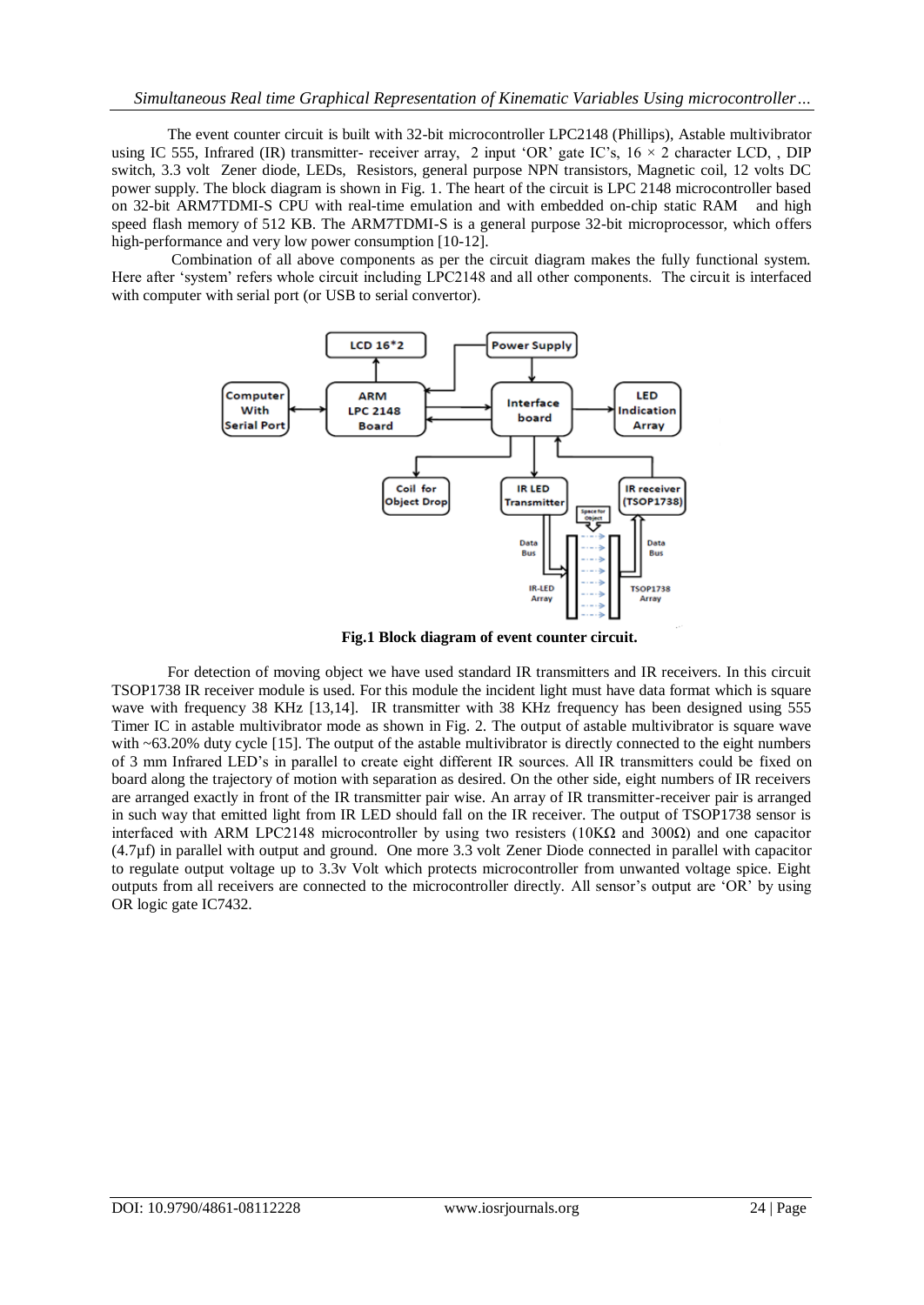

**Figure 2. Astable multivibrator with 1 IR Transmitters** 

When IR light fall on the TSOP, it gives '0' output. But, when light is blocked by object, receiver changes the output state from "0" to "1". The output state of receiver changes with respect to object position. When object cut the IR ray then output of 8-input 'OR' gate is 'HIGH' and serves as interrupt for LPC2148. This sequence happens every time when object cut the IR ray. To monitor and record every output change and generate an interrupt we need one "OR" gate having eight inputs - One output. Cascading of eight inputs - one output OR gate is done with 8 number of two input - one output OR gate IC 7432. The high priority external interrupt initialize the 16 bit timers to calculate time between two successive receivers. When this occurs, current counter value in the timer variable is sent through serial port to PC with corresponding sensor number. The time measurement least count is around 10 µs and it can be improved by using high frequency (40 MHz) crystal in PLL mode.

The software is designed using C to collect sensor data to compute speed and acceleration using distance between the sensors and plots them on the screen as the function of time. The sensor alignment should be perfect and all sensors need to be checked for sending data. The software checks these conditions as well. The screenshot of software window is shown in Fig. 3.

When IR sensor array and IR LED array properly mounted and distance between successive sensors is measured, we can switch on the "system". There is an indicator LED in the system which confirms if the IR sensors and receivers are aligned perfectly by giving welcome message on the LCD screen. An indicator LED array is provided on board, where each LED represents unique sensor pair, to check if selected number of sensors is working or not using. When the pair is not working, the corresponding LED does not glow. The distance between successive sensors is entered in the software allows and software takes that distances when we click on **"Set Distance"** button. Once the sensor alignment is perfect we can select the sensor as per requirement using "**Up**" and "**Down**" buttons on the screen. When number of sensors is fixed then reset the system using reset switch and press "**Set**" button. Then circuit will check if selected number of sensors are working or not using LED array where each LED represent unique sensor pair. One by one all LED ON and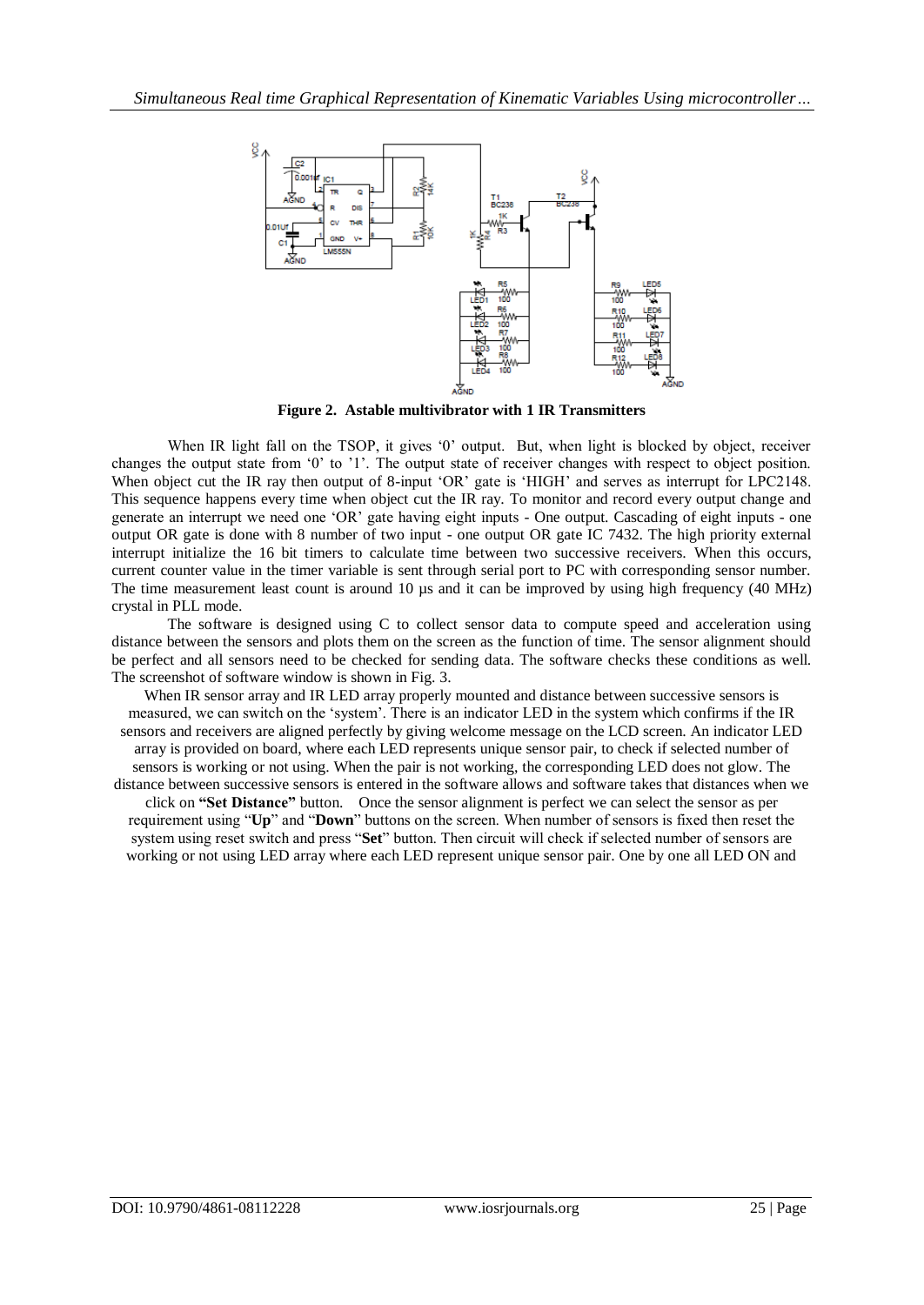

again OFF in reverse order. If all sensors are properly aligned, the LCD shows the message "Ready **to Use**".

**Fig. 3 Screenshot of the software**

Observations are recorded when an object passes in between the array of sensor pairs. The system stores the counter"s count as the object passes the second sensor pair and calculates the time between first and second sensor pair. This time with the distance between the first and second sensor pair generates second data point. In this manner time taken by the object o pass through each consecutive sensor pairs is stored in the system as it passes through the aligned sensors and with distance between corresponding sensors pairs stored in the system generates eight data points for displacement-time graph. Using these data points the software generates three graphs viz. Displacement v/s time, Velocity v/s time, and Acceleration v/s time. The average velocity between two consecutive sensors pairs is calculated using the relation  $V_{\text{ave}} = \Delta S/\Delta t$ . The object can be moved either in forward or backward direction across the sensors. The time between two sensors is measured with resolution of 0.00001 seconds (10 µs) which ensures the final result is accurate to three significant figures [16].

## **IV. Results and Discussion**

The experiment is repeated at least  $25-30$  times for each height of magnetic coil above  $8<sup>th</sup>$  sensor. Table 1 shows the results obtained in one of such sets for rubber ball dropped from the height of 17 cm above first sensor pair.

| <b>Sensor</b> | т        | S(m)           | $t_{\rm mid}$ | v(m/s)     | a (m/s <sup>2</sup> ) |
|---------------|----------|----------------|---------------|------------|-----------------------|
| 8             | $\theta$ | 0.421          |               |            |                       |
|               |          |                | 0.02745       | $-2.09472$ |                       |
| 7             | 0.0549   | 0.306          |               |            | $-9.77344$            |
|               |          |                | 0.06593       | $-2.4708$  |                       |
| 6             | 0.07716  | 0.251          |               |            | $-9.78681$            |
|               |          |                | 0.086925      | $-2.67627$ |                       |
| 5             | 0.09659  | 0.199          |               |            | $-9.80234$            |
|               |          |                | 0.10554       | $-2.85874$ |                       |
| 4             | 0.11443  | 0.148          |               |            | $-9.76672$            |
|               |          |                | 0.12273       | $-3.02663$ |                       |
| 3             | 0.13095  | 0.098          |               |            | $-9.77019$            |
|               |          |                | 0.138825      | $-3.18389$ |                       |
| $\mathbf{2}$  | 0.14634  | 0.049          |               |            | $-9.80306$            |
|               |          |                | 0.15407       | $-3.33333$ |                       |
| 1             | 0.16104  | $\overline{0}$ |               |            |                       |

| Table 1. The data obtained from the software for total fall distance 0.6 m. |  |  |  |  |
|-----------------------------------------------------------------------------|--|--|--|--|
|                                                                             |  |  |  |  |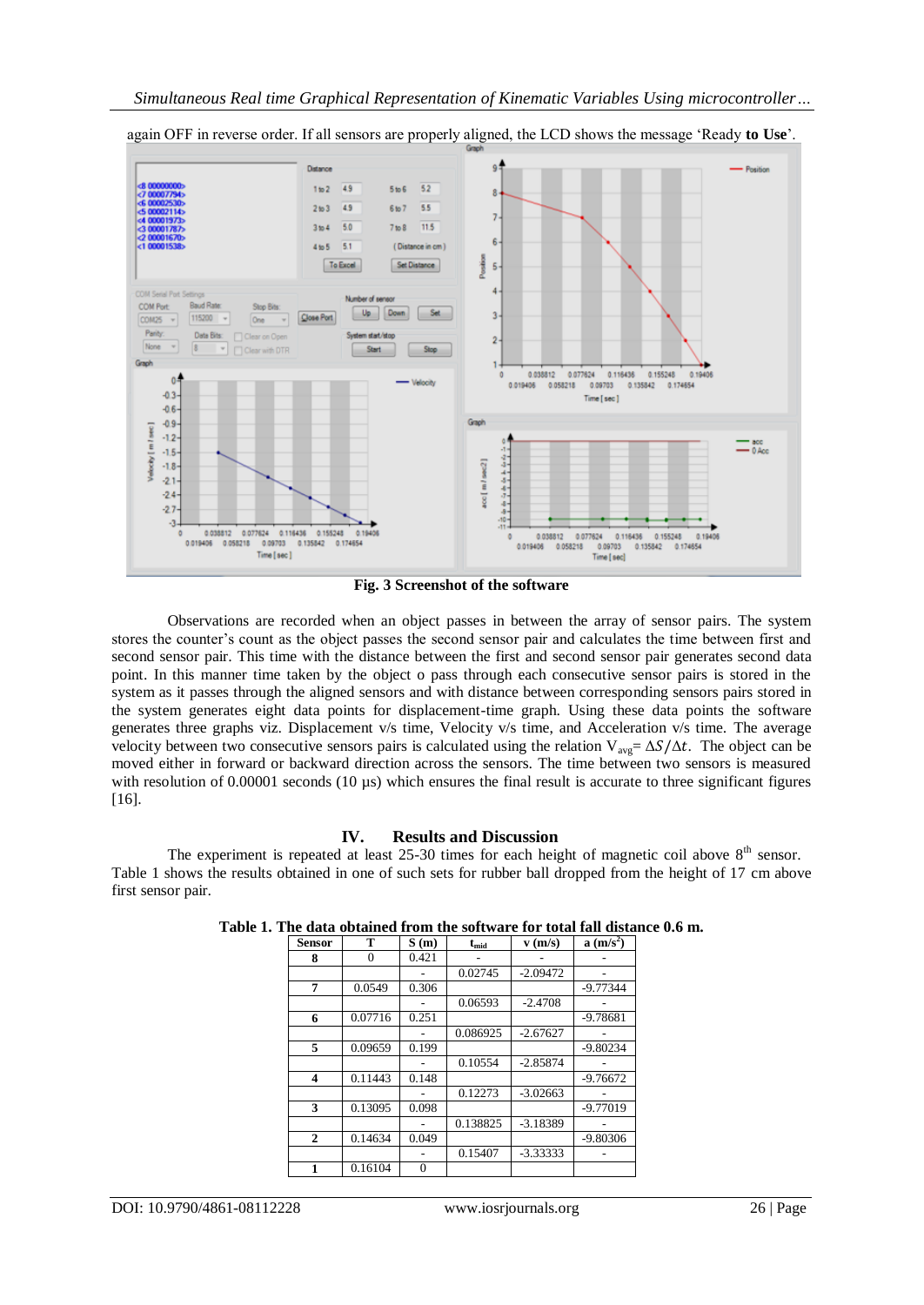

The displacement-time graph is a parabola as shown in the Fig 4. The data points were fit to the second order polynomial to calculate the value of 'g'. The average velocity-time graph is shown in Fig. 5.





**Fig. 5 Velocity time graph**

The value of g as calculated from fig 2 is  $9.782 \text{ m/s}^2$ , which is very close to the value of 'g' in Pune, India. Observations for different heights H of point of release from the first sensor pair are given in Table 2.

| (Value of 'g' in Pune, India: - Latitude18.6186°N, Longitude73.8037° E is 9.78076 m/s <sup>2</sup> ) |      |             |                         |  |  |
|------------------------------------------------------------------------------------------------------|------|-------------|-------------------------|--|--|
|                                                                                                      | H(m) | $v_0$ (m/s) | $g$ (m/s <sup>2</sup> ) |  |  |
|                                                                                                      | 0.17 | 1.824       | 9.789                   |  |  |
|                                                                                                      | 0.25 | 2.192       | 9.787                   |  |  |
|                                                                                                      | 0.37 | 2.694       | 9.785                   |  |  |
|                                                                                                      | 0.51 | 3.145       | 9.788                   |  |  |

**Table 2:** Accelerations for different fall heights from  $8^{th}$  sensor<br> **India** Latituda<sup>19, 61969N, Langituda<sup>72, 90279</sup> E is 0.78076 m/s<sup>2</sup>)</sup>

In this experiment, the object is released electronically, thus maintaining height of release and the path of fall. This allows taking multiple readings as the distance between the point of release and subsequent sensors remains same throughout the set. A large number of readings can be taken in short time once the experimental arrangement is done. An error was observed to be small because the time is not measured from point of release but from passage across the first sensor where the body has a nonzero velocity by the time. The change in motion parameters like displacement, velocity and acceleration can visualized and studied. The interfaced circuit has facility to increase the number of sensors and distance between the sensors to reduce the experimental error. The experiment can be done in normal ambient light. The system can detect small objects which is not possible